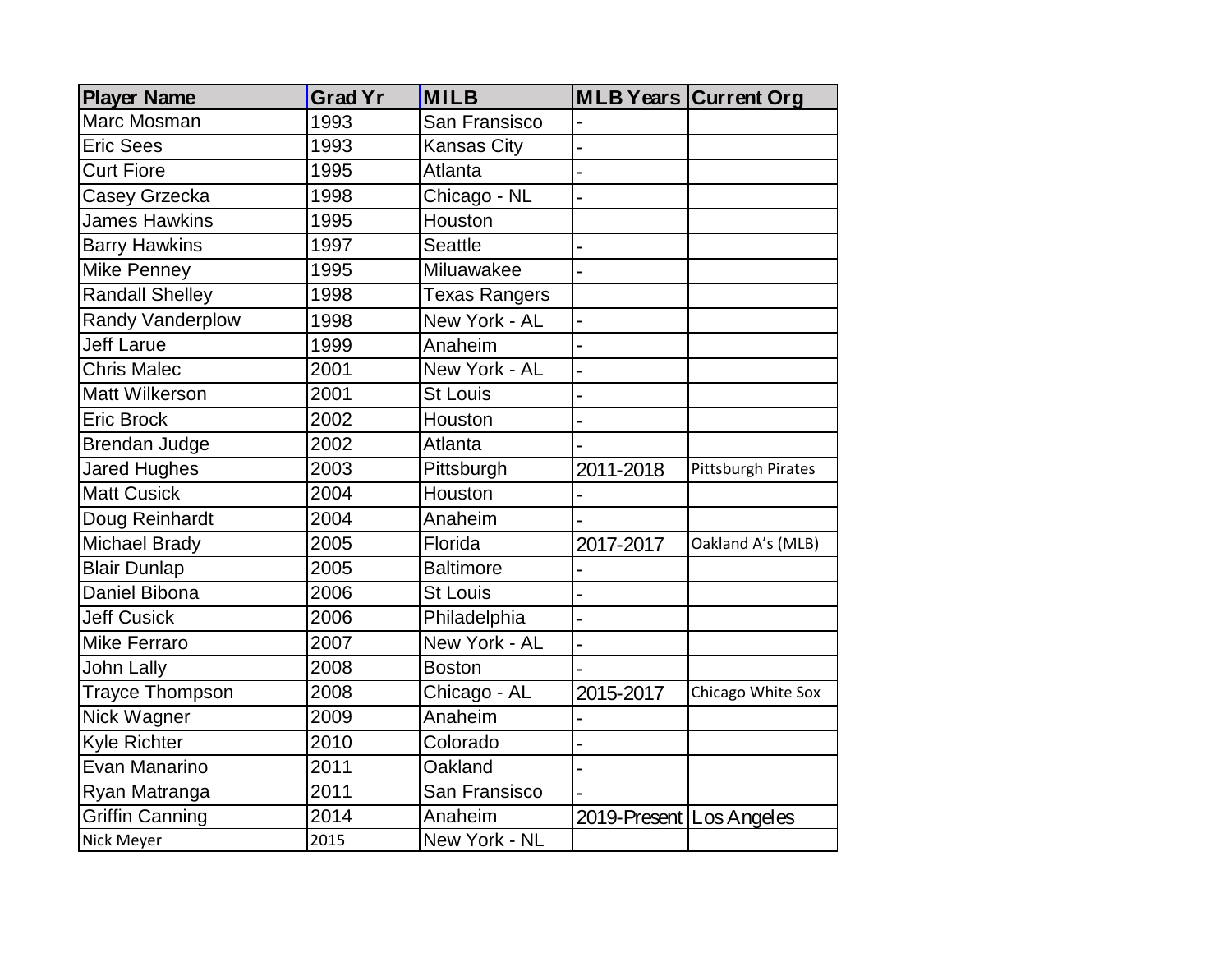| <b>Player Name</b>     | <b>Grad Yr</b> | Pos                      | <b>College(s)</b>  | <b>Highest Level</b> | <b>MLB Organization (Draft)</b> |
|------------------------|----------------|--------------------------|--------------------|----------------------|---------------------------------|
| <b>Mike Balicki</b>    | 1993           |                          | <b>USC</b>         | <b>NCAA</b>          |                                 |
| Marc Mosman            | 1993           | P                        | Cal St Domin A     |                      | San Fransisco (1995)            |
| <b>Eric Sees</b>       | 1993           | $\overline{\text{SS}}$   | Stanford U.        | $A -$                | Kansas City (1996)              |
| <b>Curt Fiore</b>      | 1995           | ΙF                       | Loyola             | AA                   | Atlanta (1999)                  |
|                        |                |                          | Marymount          |                      |                                 |
| Casey Grzecka          | 1998           | $\overline{\text{C}}$    | UCLA, Long         | AA                   | Chicago - NL (1998)             |
|                        |                |                          | <b>Beach St</b>    |                      |                                 |
| <b>James Hawkins</b>   | 1995           |                          |                    |                      | <b>Houston Astros</b>           |
| <b>Barry Hawkins</b>   | 1997           | P                        | Saddleback         | IA-                  | Seattle - (1997)                |
|                        |                |                          | Col, Cal St        |                      |                                 |
| <b>Nick Mosich</b>     | 1998           | C                        | <b>USC</b>         | <b>NCAA</b>          |                                 |
| <b>Mike Penney</b>     | 1995           | $\overline{P}$           | <b>USC</b>         | <b>AAA</b>           | Miluawakee (1998)               |
| <b>John Shelley</b>    | 1998           |                          | University of      |                      | <b>Texas Rangers</b>            |
|                        |                |                          | California         |                      |                                 |
| <b>Randall Shelley</b> | 1998           | $\overline{\mathsf{IF}}$ | <b>UCLA</b>        | $A+$                 |                                 |
| <b>Matt Strickroth</b> | 1998           | OF-1B                    | Notre Dame         | <b>NCAA</b>          |                                 |
| <b>Matt VanCoutren</b> | 1998           |                          | St Marys           |                      |                                 |
| Randy Vanderplow       | 1998           | P                        | Washington         | IА.                  |                                 |
| <b>Jeff Larue</b>      | 1999           | 2B                       | Washington $9A+$   |                      |                                 |
| <b>Tim Dean</b>        | 2000           | $\overline{\mathsf{P}}$  | <b>USD</b>         |                      |                                 |
| <b>Matt Williams</b>   | 2000           | P                        | <b>Lewis Clark</b> |                      |                                 |
| David Lagrew           | 2001           | P                        | Pacific            | <b>NCAA</b>          |                                 |
| <b>Chris Malec</b>     | 2001           | 2B                       | California-        | <b>AAA</b>           | New York - AL (2005)            |
|                        |                |                          | Santa              |                      |                                 |
| Matt Wilkerson         | 2001           | <b>OF</b>                | California-        | A                    | <b>St Louis</b>                 |
|                        |                |                          | Santa              |                      |                                 |
| <b>Michael Beattie</b> | 2002           | OF                       | Pepperdine         | <b>NCAA</b>          |                                 |
| <b>Eric Brock</b>      | 2002           | P                        | Saddleback         | Ind                  | Houston (2002)                  |
|                        |                |                          | Col, UNLV          |                      |                                 |
| <b>Brendan Judge</b>   | 2002           | P                        | Pepperdine         |                      | Atlanta (2002)                  |
| Cody Campbell          | 2003           | P                        | Cal St             | <b>NCAA</b>          |                                 |
|                        |                |                          | Northridge,        |                      |                                 |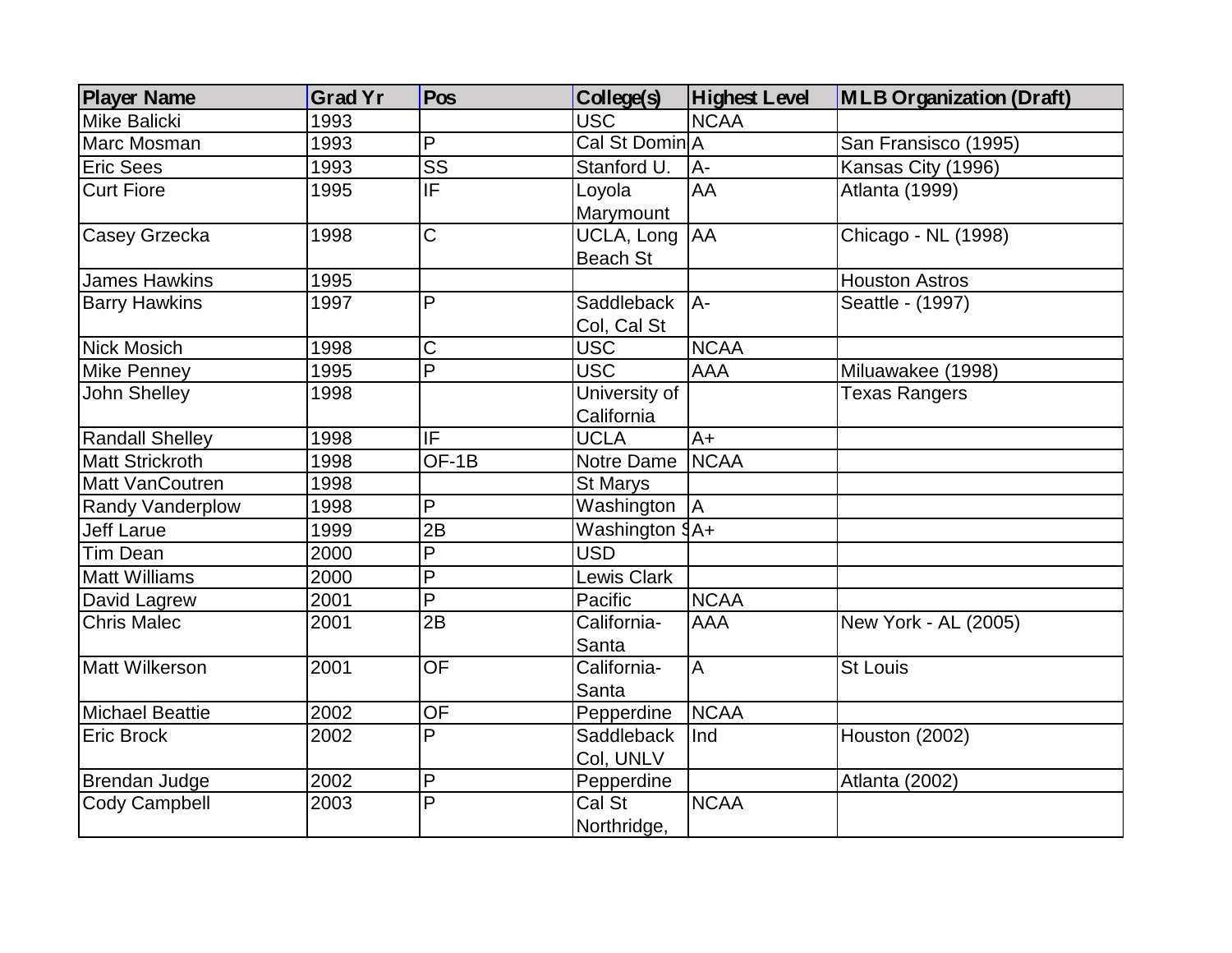| <b>Blake Feaser</b>    | 2003 | P                        | Loyola               | <b>NCAA</b>    |                        |
|------------------------|------|--------------------------|----------------------|----------------|------------------------|
|                        |      |                          | <b>Marymount</b>     |                |                        |
| <b>Jared Hughes</b>    | 2003 | P                        | Long Beach           | <b>MLB</b>     | Pittsburgh (2006)      |
|                        |      |                          | St, Santa            |                |                        |
| <b>Justin Bunkis</b>   | 2004 | 1B                       | Loyola               | <b>NCAA</b>    |                        |
|                        |      |                          | <b>Marymount</b>     |                |                        |
| <b>Matt Cusick</b>     | 2004 | 2B                       | <b>USC</b>           | <b>AAA</b>     | Houston (2007)         |
| Mike Gaggioli          | 2004 | $\overline{P}$           | Georgetown           | <b>NCAA</b>    |                        |
| David Huffman          | 2004 | <b>OF</b>                | California-          | <b>NCAA</b>    |                        |
| Doug Reinhardt         | 2004 | 3B                       |                      | $A -$          | Anaheim (2004)         |
| <b>Kirk Barnard</b>    | 2005 |                          | <b>Irvine Valley</b> |                |                        |
| <b>Michael Brady</b>   | 2005 | P                        | California           | <b>MLB</b>     | Florida (2009)         |
| <b>Blair Dunlap</b>    | 2005 | <b>OF</b>                | <b>UCLA</b>          | $A -$          | Baltimore (2010)       |
| Tim May                | 2005 | $\overline{\text{C}}$    | Pennsylvani          | <b>NCAA</b>    |                        |
| Michael Aspergan       | 2006 |                          | John                 |                |                        |
| Daniel Bibona          | 2006 | P                        | California-          | $\overline{A}$ | <b>St Louis (2010)</b> |
| <b>Jeff Cusick</b>     | 2006 | $\overline{\mathsf{IF}}$ | California-          | $A -$          | Philadelphia (2010)    |
| Daniel Rose            | 2006 | IF                       | St. John's U.        | <b>NCAA</b>    |                        |
| <b>Mark Samuelson</b>  | 2006 | $\overline{\mathsf{IF}}$ | California-          | Ind            |                        |
| <b>Mike Ferraro</b>    | 2007 | CF-RF                    | San Diego,           | $\overline{A}$ | New York - AL (2010)   |
|                        |      |                          | Orange               |                |                        |
| <b>Jaren Shears</b>    | 2007 |                          | <b>Oral Roberts</b>  |                |                        |
| Sean Sullivan          | 2007 | 2B                       | Pacific              | <b>NCAA</b>    |                        |
| <b>Kyle Willett</b>    | 2007 |                          | Vanguard             |                |                        |
| <b>Brett Williams</b>  | 2007 | P                        | Loyola               | <b>NCAA</b>    |                        |
|                        |      |                          | Marymount            |                |                        |
| <b>Barret Arthur</b>   | 2008 | <b>OF</b>                | Purdue U.            | <b>NCAA</b>    |                        |
| Jordan Heil            | 2008 |                          | St. Mary's           |                |                        |
| <b>Blaine Jones</b>    | 2008 | P                        | Seattle U.,          | <b>NCAA</b>    |                        |
|                        |      |                          | Saddleback           |                |                        |
| John Lally             | 2008 | P                        | Loyola               | <b>NCAA</b>    | <b>Boston (2008)</b>   |
|                        |      |                          | Marymount            |                |                        |
| <b>Marc Navarro</b>    | 2008 | <b>OF</b>                | <b>UCLA</b>          | <b>NCAA</b>    |                        |
| <b>Trayce Thompson</b> | 2008 | $\overline{OF}$          |                      | <b>MLB</b>     | Chicago - AL (2009)    |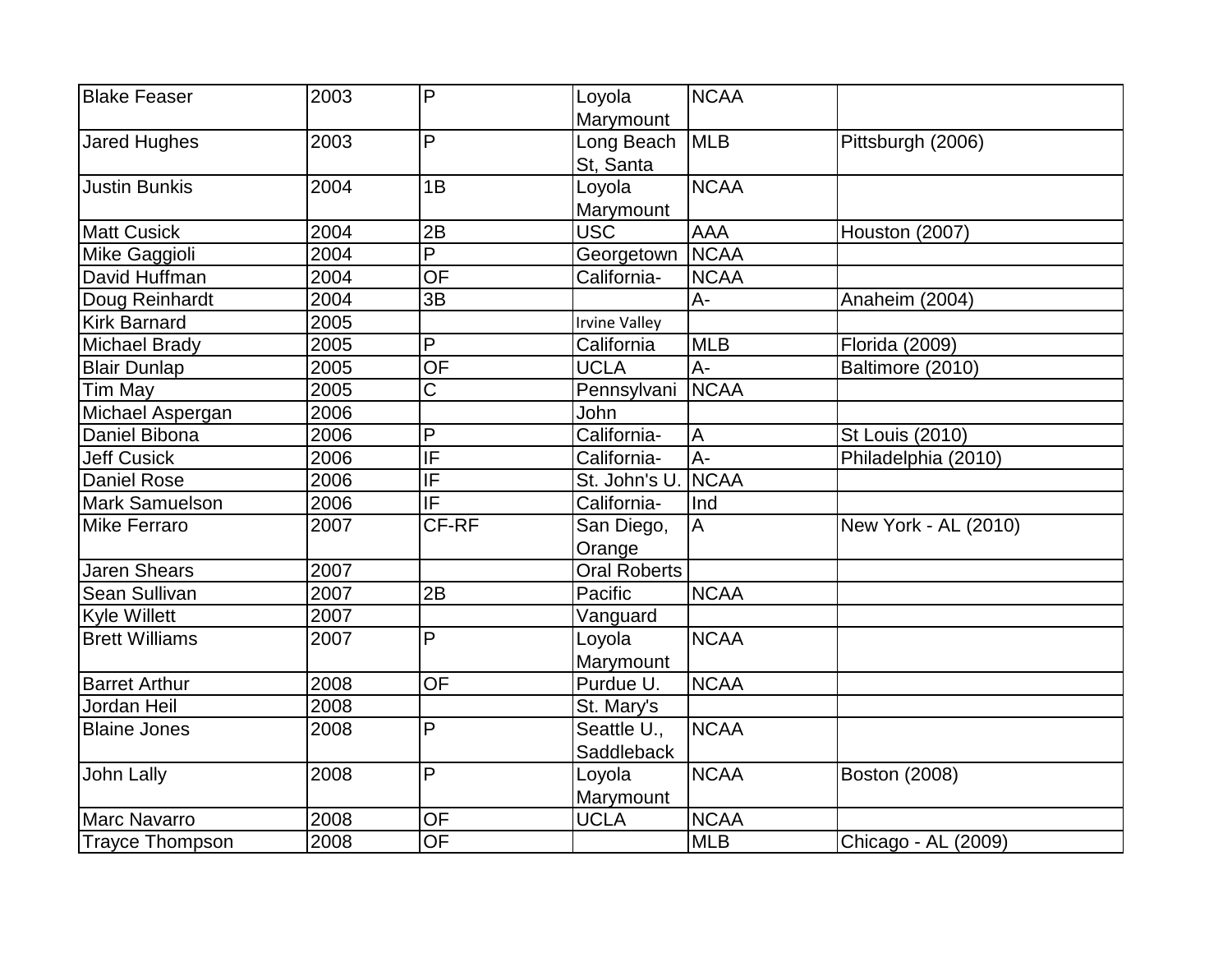| <b>Thomas Emanuele</b> | 2003              |                         | UCI                              |             |                      |
|------------------------|-------------------|-------------------------|----------------------------------|-------------|----------------------|
| <b>Robert Kelly</b>    | 2009              | 2B                      | Saint                            | Ind         |                      |
| <b>Blake Leyva</b>     | 2009              | $2B-SS$                 | Santa Clara                      | <b>NCAA</b> |                      |
| <b>Stefan Olson</b>    | 2009              | P                       | Columbia U.                      | <b>NCAA</b> |                      |
| Nick Wagner            | 2009              | $\overline{\mathsf{P}}$ | Oregon, Cal<br><b>St</b>         | <b>IRK</b>  | Anaheim (2014)       |
| <b>Gaston Escudero</b> | 2010              | IF                      | Penn St                          | <b>NCAA</b> |                      |
| <b>Andrew Mulato</b>   | 2010              |                         | Michigan<br>State/Chap           |             |                      |
| <b>Kyle Richter</b>    | 2010              | P                       | <b>USC</b>                       | <b>NCAA</b> | Colorado (2010)      |
| Wes Van Boom           | 2010              | Ć                       | Brown U.                         | <b>NCAA</b> |                      |
| Evan Manarino          | 2011              | P                       | California-<br>Irvine,           | AA          | Oakland (2015)       |
| Ryan Matranga          | 2011              | $\overline{C}$          | San                              | <b>RK</b>   | San Fransisco (2016) |
| Jon Bradford           | 2012              | ΙF                      | Purdue U.                        | <b>NCAA</b> |                      |
| Jeremy Witt            | 2012              | P                       | Pennsylvani                      | <b>NCAA</b> |                      |
| <b>Tony Bone</b>       | 2013              |                         | Saddleback College               |             |                      |
| Patrick Figueroa       | 2013              |                         | Saddleback College / U of Oregon |             |                      |
| <b>Tyler Halleck</b>   | 2013              |                         | Orange Coast College             |             |                      |
| <b>Bill Heisler</b>    | 2013              |                         | <b>Washington University</b>     |             |                      |
| Cory Mendoza           | 2013              |                         | Saddleback College, IVC          |             |                      |
| Josh Meyer             | 2013              | C                       | <b>NCAA</b><br>Grand             |             |                      |
| <b>Austin Ponzi</b>    | $\overline{2013}$ | P                       | Long Beach State                 |             |                      |
| Andrew Thompson        | 2013              |                         | <b>Washington University</b>     |             |                      |
| <b>Connor Timmons</b>  | 2013              |                         | Saddleback College               |             |                      |
| C.J. Webster           | 2013              | C                       | Northwestern St. Crowder College |             |                      |
| Jamie Vought           | 2013              |                         | Santa Ana College                |             |                      |
| <b>Griffin Canning</b> | 2014              | P                       | <b>UCLA</b>                      | <b>RK</b>   | Anaheim (2017)       |
| J.J. Carr              | 2014              | IF                      | Cincinnati,<br>Colorado          | <b>NCAA</b> |                      |
| Dillon Miyashiro       | 2014              |                         | <b>Azusa Pacific University</b>  |             |                      |
| Jordan Steele          | 2014              |                         | Cal State Monterey Bay           |             |                      |
| Kevin Thomsen          | 2014              | P                       | Princeton U. NCAA                |             |                      |
| Ryan Buononato         | 2015              |                         | Santa Ana College                |             |                      |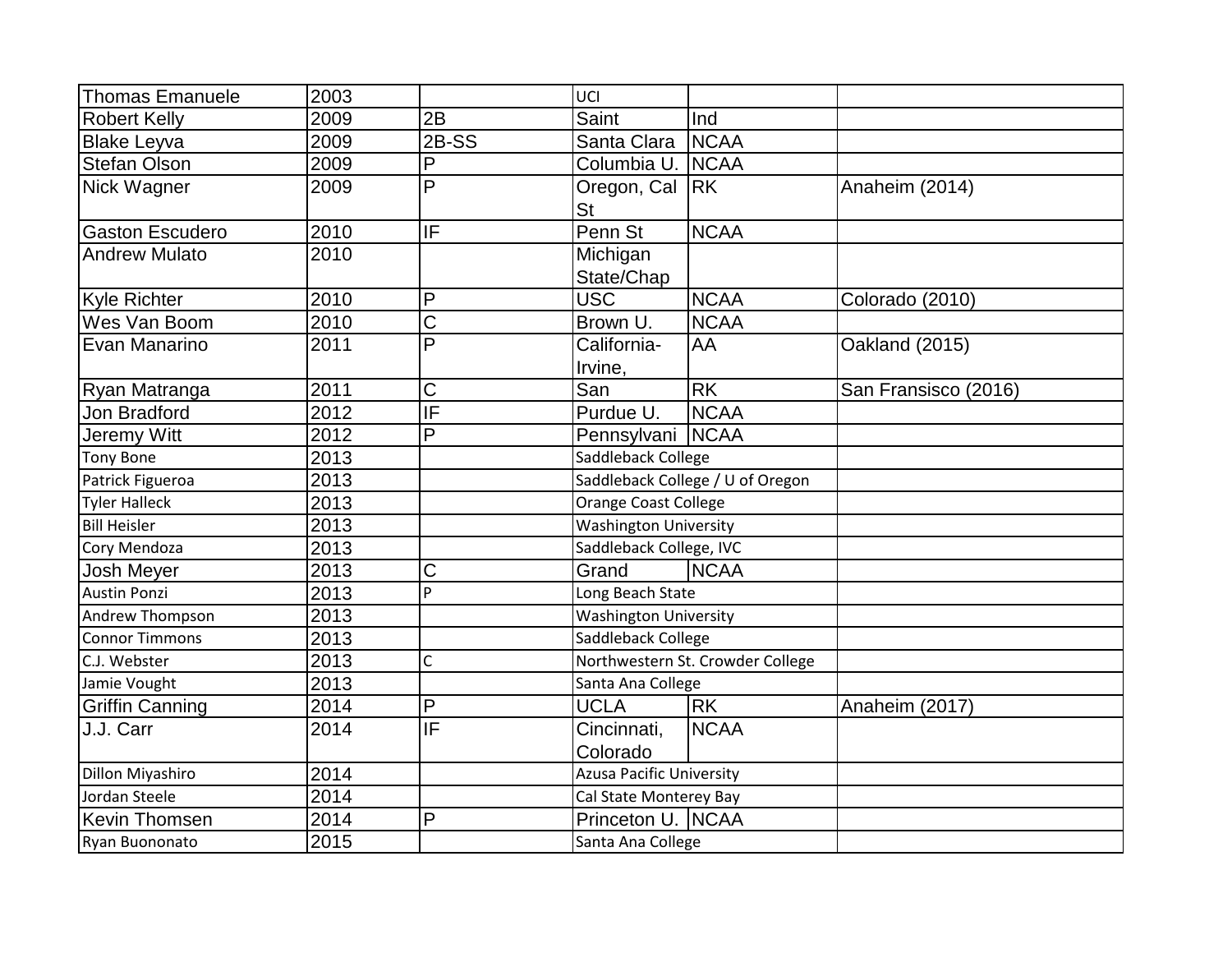| James Griffin           | 2015 |                      | <b>TCU</b> (Bullpen catcher)         |             |                      |
|-------------------------|------|----------------------|--------------------------------------|-------------|----------------------|
| <b>Connor Hilburn</b>   | 2015 |                      | Lakeland College                     |             |                      |
| Andrew Mendonca         | 2015 |                      | Chapman University                   |             |                      |
| Nick Meyer              | 2015 | C                    | Cal Poly SLO                         | A           | New York - NL (2018) |
| <b>Nick Plaskett</b>    | 2015 |                      | <b>Irvine Valley College</b>         |             |                      |
| Johnny Carr             | 2016 | OF                   | <b>Colorado Mesa University</b>      |             |                      |
| Konnor Kwok             | 2016 | P                    | Claremont McKenna                    |             |                      |
| <b>Alec Telles</b>      | 2016 | P                    | Hawaii Hilo                          |             |                      |
| <b>Josh Nicoloff</b>    | 2017 | <b>INF</b>           | Columbia -                           | <b>NCAA</b> |                      |
|                         |      |                      | Kansaas St                           |             |                      |
| Joey Myers              | 2017 | <b>INF</b>           | California-                          |             |                      |
| <b>Nick Defazio</b>     | 2017 | $\overline{\sf INF}$ | Trinity                              |             |                      |
| Chandler Champlain      | 2018 | $P - 1B$             | <b>USC</b>                           | A           | New York - AL (2021) |
| Andy Concialdi          | 2018 | <b>INF</b>           | <b>Hope International University</b> |             |                      |
| Joseph Canty            | 2018 | <b>OF</b>            | San Diego Christian                  |             |                      |
| Zach Desanto            | 2018 | <b>INF</b>           | Saddleback College                   |             |                      |
| <b>Justin Evans</b>     | 2018 | P                    | Saddleback College                   |             |                      |
| <b>Alex Schrier</b>     | 2019 | P                    | California-Santa Barbara             |             |                      |
| <b>Spencer Edwards</b>  | 2019 | P                    | Cornell                              |             |                      |
| Daniel Faccini          | 2019 | P                    | San Diego Christian                  |             |                      |
| Jeff Bounds             | 2019 | Inf                  | Grinnell                             |             |                      |
| Milan Tolentino         | 2020 | Inf                  |                                      | A           | Cleveland (2020}     |
| Jonny Giannola          | 2020 | OF                   | San Diego State                      |             |                      |
| Connor Bane             | 2020 | OF                   | Oregon                               |             |                      |
| <b>Matthew McClure</b>  | 2020 | P                    | Loyola Marymount U.                  |             |                      |
| <b>Roger Thomas</b>     | 2020 | P                    | California-Irvine                    |             |                      |
| Josh Robinson           | 2020 | P                    | <b>Embry Riddle</b>                  |             |                      |
| <b>Gunnar Magrann</b>   | 2020 | Inf                  | Goldenwest                           |             |                      |
| Conor Burdian           | 2020 | P                    | Saddleback                           |             |                      |
| <b>Michael Mira</b>     | 2020 | Inf                  | Concordia - Irvine                   |             |                      |
| Ethan Flanagan          | 2021 | P                    | California-Los Angeles               |             |                      |
| Colby Wallace           | 2021 | OF                   | Washington                           |             |                      |
| <b>Jack Collins</b>     | 2021 | C                    | Cal St Northridge                    |             |                      |
| <b>Matthew Flaharty</b> | 2021 | Inf                  | Utah                                 |             |                      |